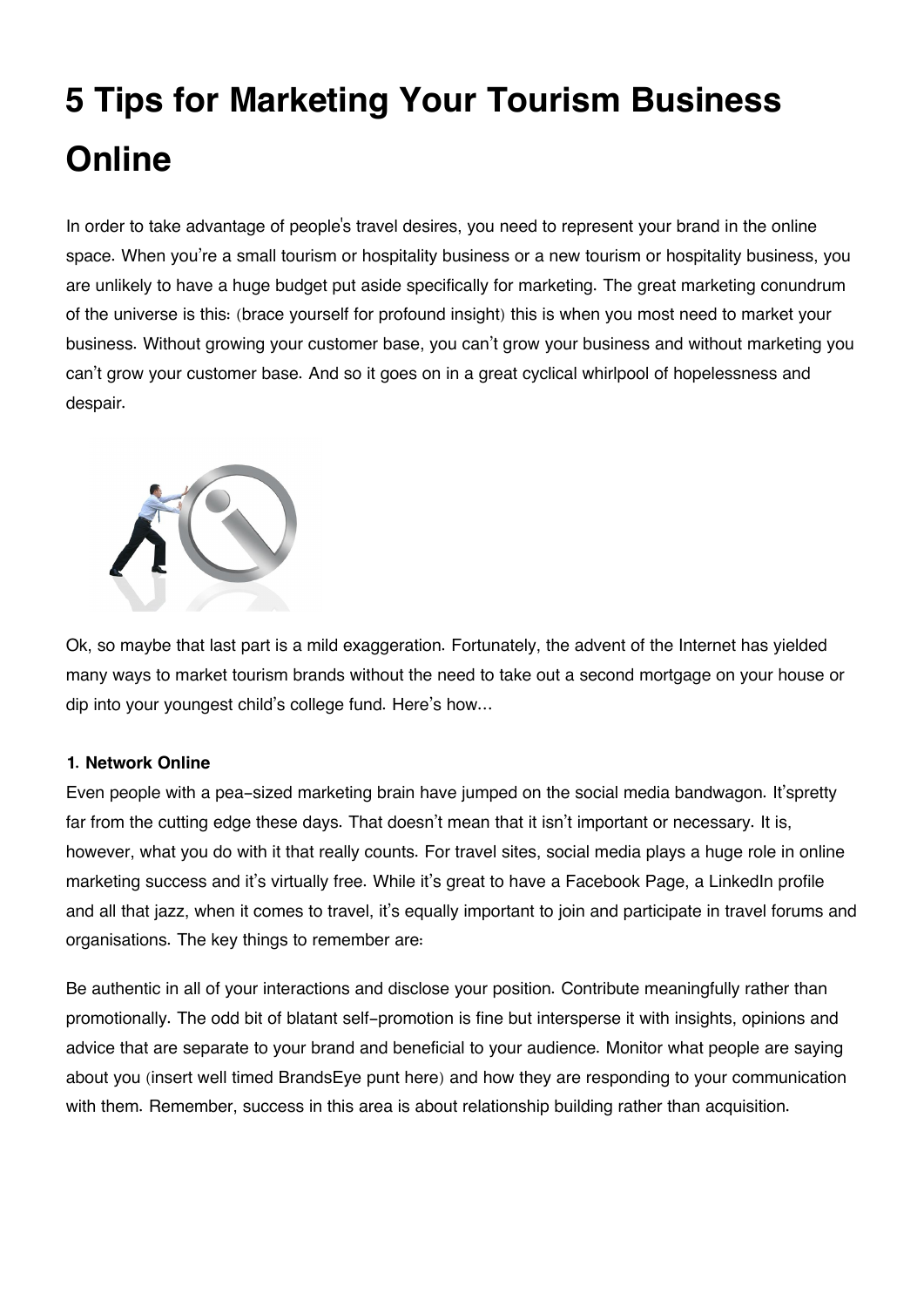

## **2. Don't Underestimate the Value of WebPR**

No, I am not talking about the ubiquitous press release. In a recent survey, Burst Media reported that over 90% of the travellers they surveyed plan to use the Internet to plan their summer vacations. I don't drive 50 km from my front door without Googling my destination. If you write good valuable content about the travel destinations your business focuses on, people will read it. Among the factors that interested them when researching travel were the sites they would see, the best way to travel and whether discounts or specials were available. Make this your starting point and submit your content far and wide for maximum impact. While on the subject of content generation, a blog is also a great idea. There are free blogging platforms, they rank well in the SERPS. All it takes is some hard work and maintenance and you will have put together a great resource for your customers, both existing and potential.

#### **3. Search Search Search Search Search Search**

If all of these people are out there researching travel online, it doesn't take a genius to figure out that that you need to make damn sure they find you. To the person who told me earlier that there is more to online marketing than search – take that (joke – of course there's more to online marketing than search). Anyway, find yourself some keywords (and for small businesses, I'd go for the long tail, more niche keywords that won't see you pitted against brands like The Hilton) and ensure that your site and your content are optimised. This will ensure that at least you aren't starting out at a disadvantage.

## **4. Email Marketing Is Awesome (provided you do it right)**

Travel and tourism is a pretty unique industry for a variety of reasons that make it ideal for the use of Email Marketing. First and foremost, most people (your target market anyway) aspire to travel. So, as long as you're providing content that's of value, you are at a huge advantage. Who doesn't want to read all about the latest happenings of their favourite destination and scroll through glossy pictures of the landscape, people and attractions? There are a few things to remember though – make sure yours is a genuine opt-in database. No one likes a spammer. Also, you need to do more than promote your destination – your mailers need to be enticing because their copy is interesting, unique and a pleasure to read. Part of being a great host (whether for your friends or for paying customers) is cultivating the impression that your guests are missed in their absence and that they are always welcome back again. Email Marketing has the potential to do just that and instill the warm nostalgic sensation one gets when looking forward to or back on a holiday.